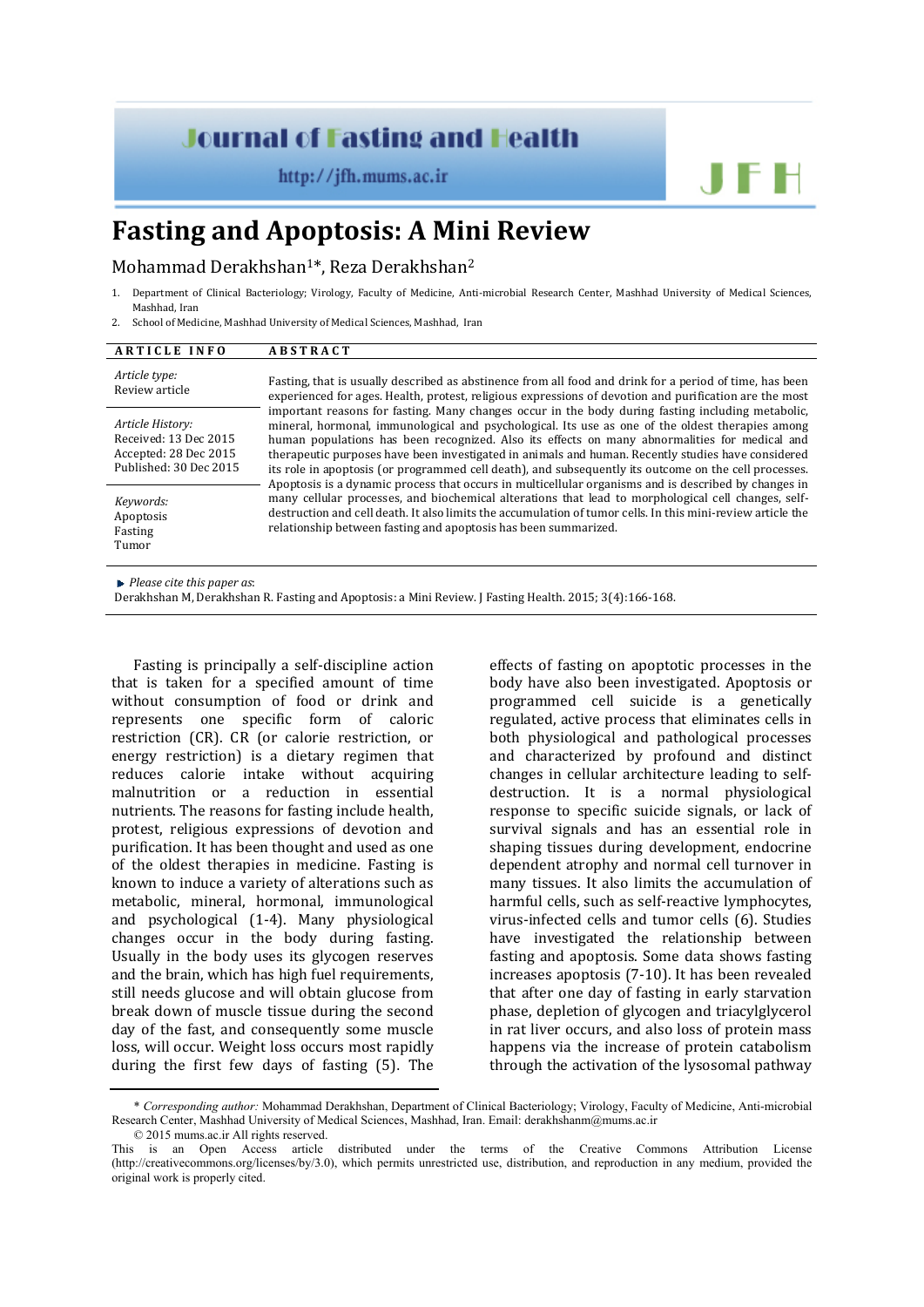(11). A direct relationship between the catabolic side of protein turnover and the apoptotic process has been investigated (8). Starvation of animals for prolonged duration has shown that cell proliferation in several tissues is depressed and also cell death was increased (12). It has been revealed that after 48 hours of fasting, apoptosis was induced in the small intestine of rat that shows sensitivity of small intestinal mucosa to fasting-induced apoptosis (13). The correlation between fasting and aging has also been shown. The effect of chronic caloric restriction on the aging process has been investigated (14). Calorie restriction has been known to extend life span and also dietary restriction (DR) is known to prolong life in laboratory animals (15, 16). It has also been reported that intermittent (alternate-day) fasting or short-term repeated fasting increase the life span of animals (17). The relationship between life span and carcinogenesis is also a logic matter. The exact mechanisms of aging process are not well defined so far. Data indicates that aging has an important role in apoptosis process (18). The relationship between apoptosis and malignant situations has been long recognized (19). The apoptosis and the genes that control it have strong effect on the malignancy. Some oncogenic mutations

disrupt apoptosis, leading to tumor initiation, progression or metastasis and now it is well recognized that most cytotoxic anticancer agents induce apoptosis (20). Food limitation enhances apoptosis of preneoplastic cells and restriction of dietary calories reduces cancer formation in experimental animals and perhaps also in humans. This effect is generally attributed to the inhibitory effect of fasting on cell proliferation (21). It has been concluded that initiation of apoptosis in apical enterocytes is coincident with cessation of feeding and fasting, and goes together with programmed cell death in these cells (22). Moreover, chronic caloric restriction leads to loss of body and liver weight and its effects on carcinogenesis processes are well known. After feeding, proliferation of the intestinal cells was increased and also apoptosis was decreased (23). The strong effect of drug therapy on treatment of some type of cancers is clear. The efforts are aimed to find ways of increasing this effect. It

has been demonstrated, *in vivo* and *in vitro*, that

following short-term-starvation (STS), particularly in combination with chemotherapy, the growth of colon carcinoma cells is delayed, (9). Based on the mentioned data, probably it might be thought that there is great potential for<br>prompting apoptosis following fasting. apoptosis Considering apoptosis as a defense mechanism against malignancies, it may be concluded that fasting can also affect the malignancy related processes. For more clarification further investigations are recommended.

## **References**

- 1. Engelman RW, Day NK, Good RA. Calories, parity, and prolactin influence mammary epithelial kinetics and differentiation and alter mouse mammary tumor risk. Cancer Res. 1993; 53(5):1188-94.
- 2. Fernandes G, Yunis EJ, Good RA. Suppression of adenocarcinoma by the immunological by the immunological consequences of calorie restriction. Nature. 1976; 263(5577):504-7.
- 3. Rogers AE, Zeisel SH, Groopman J. Diet and Carcinogenesis. 14(11):2205-17.
- 4. Hikita H, Nuwaysir EF, Vaughan J, Babcock K, Haas MJ, Dragan YP, et al. The effect of short-term fasting, phenobarbital and refeeding on apoptotic loss, cell replication and gene expression in rat liver during the promotion stage. Carcinogenesis. 1998; 19(8):1417-25.
- 5. Meo SA, Hassan A. Physiological changes during fasting in Ramadan. J Pak Med Assoc. 2015; 65(5) Suppl 1):S6-14.
- 6. Derakhshan M. Apoptosis at a glance: death or life? Pakistan J Med Sci. 2007; 23(6):979-82.
- 7. Mendivil-Perez M, Jimenez-Del-Rio M, Velez-Pardo C. Glucose starvation induces apoptosis in a model of acute T leukemia dependent on caspase-3 and apoptosis-inducing factor: a therapeutic strategy. Nutr Cancer. 2013; 65(1):99-109.
- 8. Tessitore L, Tomasi C, Greco M. Fasting-induced apoptosis in rat liver is blocked by cycloheximide. Eur J Cell Biol. 1999; 78(8):573-9.
- 9. Bianchi G, Martella R, Ravera S, Marini C, Capitanio S, Orengo A, et al. Fasting induces anti-Warburg effect that increases respiration but reduces ATP-synthesis to promote apoptosis in colon cancer models. Oncotarget. 2015; 6(14):11806-19.
- 10. Wang YD, Yang F, Chen WD, Huang X, Lai L, Forman BM, et al. Farnesoid X receptor protects liver cells from apoptosis induced by serum deprivation in vitro and fasting in vivo. Mol Endocrinol. 2008; 22(7):1622-32.
- 11. Baccino FM, Tessitore L, Cecchini G, Messina M, Zuretti MF, Bonelli G, et al. Control of cell protein